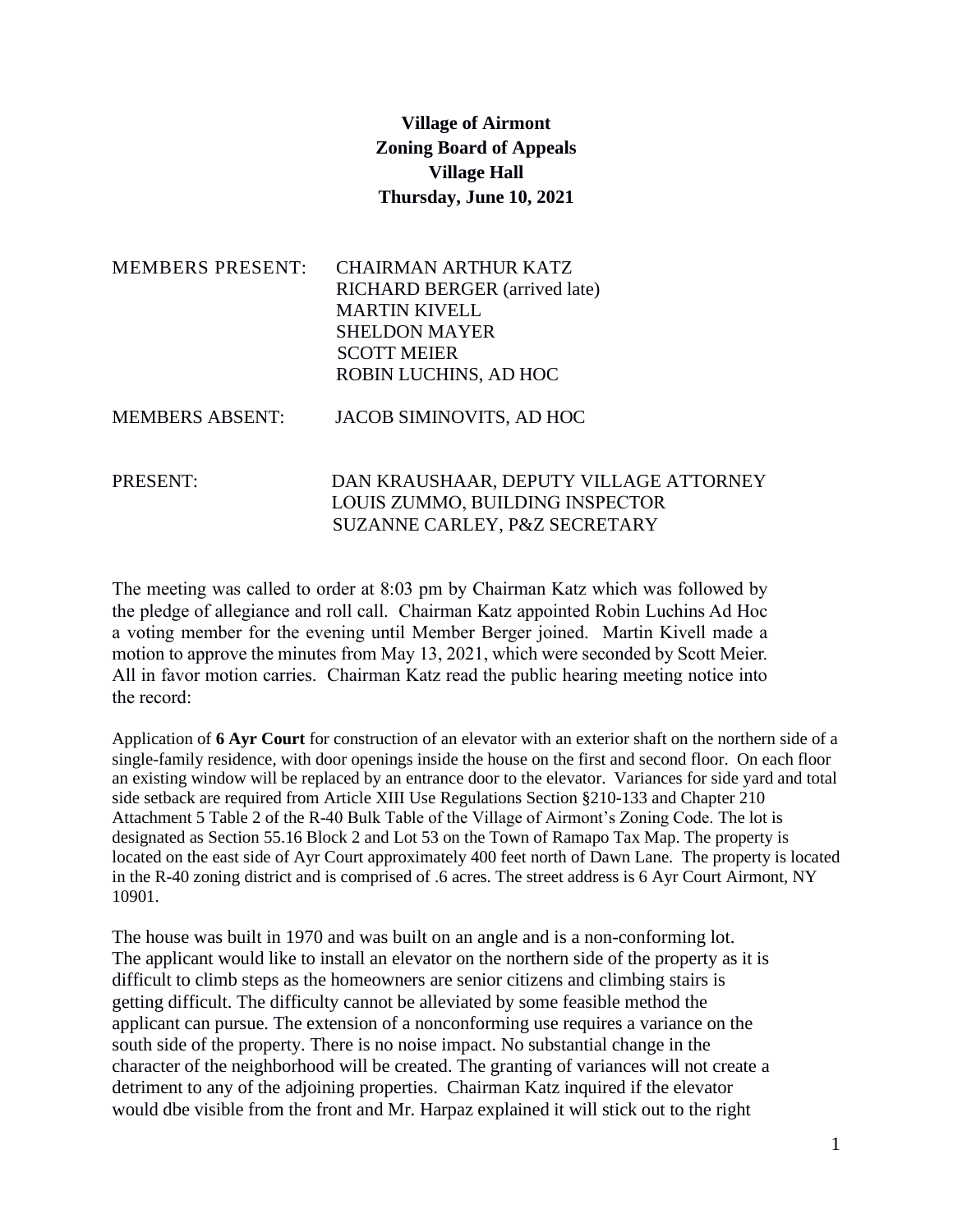by 5ft. He explained that there really is no other place to put the elevator without going through the entire home.

Chairman Katz opened the public hearing which was seconded by Mary Kivell. All in favor motion carries. There was an outpouring number of neighbors that were in agreement to grant the variances. There is no adverse impact with traffic or congestion on public roadways.

Marty Kivell made a motion to close the public hearing which was seconded by Scott Meier. All in favor motion carries.

Marty Kivell made a motion that this is a Type 2 Action for SEQRA requiring no further environmental reviews which was seconded by Scott Meier. All in favor motion carries.

Martin Kivell made a motion to approve the 21.4" variance for a total side set back. Sheldon Mayer seconded it.

Roll Call Vote:

S. Mayer – Yes in favor of the variance

S. Meier – Yes in favor and supports the applicant's request.

M. Kivell – Yes in favor and for the interest of justice to grant.

R. Luchins – Yes whole heartedly approves

Chairman Katz – Yes approves for all the reasons stated for the goal of the applicant to seek his variance for the elevator installation.

The variance for:

Side yard & Total Side Setback Required 70' Provided 48.6' was approved unanimously 5 to 0. Mr. Harpaz thanked the Board for their time.

**CONTINUED PUBLIC HEARING** on the Application of **24 S. Airmont Road** for construction of a new single-family residence requiring variances for lot width 160 ft required and 125 ft provided; street frontage 100 ft. required, and 25.07 ft provided; developmental coverage 20% required and 50% provided; and maximum lot area 40,000 sq. ft. required, and 29,539 sq. ft. provided, from Article IV Use Regulations Section §210-29 and Section §210-15 of the Village of Airmont's Zoning Code. The lot is designated as Section 55.11 Block 3 and Lot 23.2 on the Town of Ramapo Tax Map. The property is located in the R-40 zoning district and is comprised of 1.06 acres. The street address is 24 S. Airmont Road, Airmont, NY. 10901.

Applicant's Attorney Kevin Conway recapped that they were before the Board last month and made the requested changes to the plan, non-habitable basement, two car garage and reduced the lot area variance and developmental coverage. Mr. Demitizer the applicant spoke and indicated that they are not building larger than what they are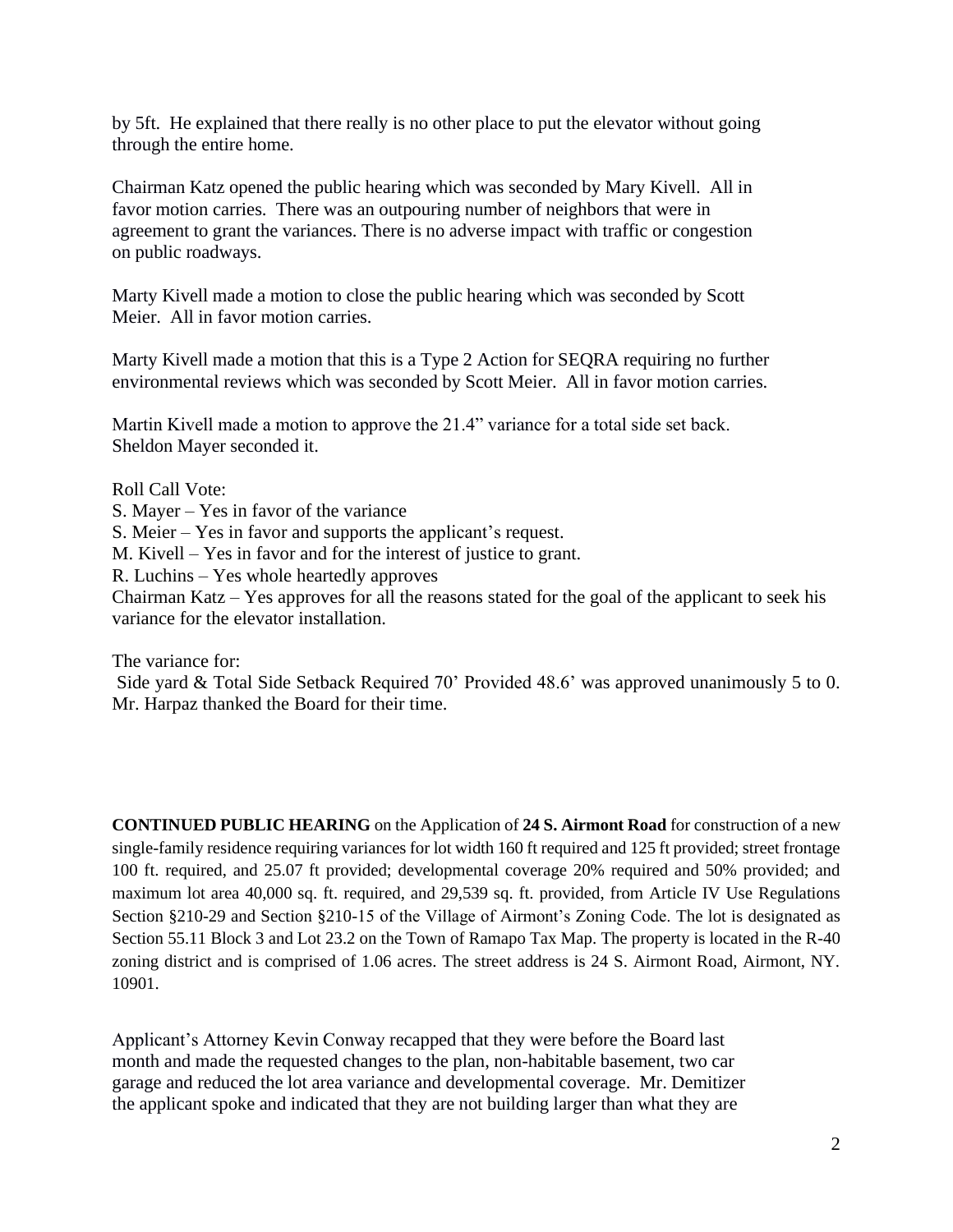permitted, and this is a flag lot. They need a large family home.

It was noted that when they looked at the prior site plan and it indicated a house of 3500 – 3800 sf and this is 8200sf. It was noted that the law is older than that and that particular home was never approved. Mr. Conway asked that the screen be shared so that they could discuss the site plan and the architect. The architect is present to answer any questions.

Scott Meier asked if the overall house could be reduced, and he noted it was the third request. He felt it was oversized for the lot and the area.

Marty Kivell tended to agree with Mr. Meier and indicated it was more about the surrounding area then the larger home. It's the size of the lot and more of what is surrounding it.

Mr. Demitizer noted that you can not see it. He chose a private lot which you can not see from the street and not comparing it to any other homes. On S. Airmont closer to Campbell and Church there is a ranch home a one story that is very large. Its at least 4800sf has a courtyard and three bedrooms.

Kevin Conway noted that the historical record from 2005 granted two variances. A flag lot requires that the variances be interpreted differently but it complies with the total size of the lot. He felt it was a strong argument to grandfather the flag lot and subdivision.

Dan Kraushaar inquired as to whether they couldn't reduce the size and scope of the variances. The developmental coverage relates to the size of the house. Mr. Demitizer indicated that the long driveway is counting toward his variance. He inherited the flagpole lot. The Building Inspector indicated that the developmental coverage is unavoidable because its there, its paved. The house on the lot has to be included. Kevin Conway indicated that since it cannot be eliminated, he is asking the Board to keep this in mind.

There was a review and discussion on the drainage report. Discussion on the screening. Martin Kivell made a motion to open the continued public hearing which was seconded by Scott Meier. Chairman Katz swore in Danielle Meehan – 18 Ackerman Avenue. She noted that they should not use the house on Madison Hill in the comparison of the nearby homes as it is a shul and is not a private home. The soil is another concern, should be tested along with the supply of water. The Village has a consequence for any additional run-off issues that may occur.

Marty Kivell made a motion to close the public hearing which was seconded by Scott Meier. All in favor motion carries.

Reviewed Kevin Conways letter dated 5-12-2021 along with his request to override item #1 where her indicated that the RC Planning GML is not a denial letter but a recommendation with modifications. He noted that the undersigned on behalf of the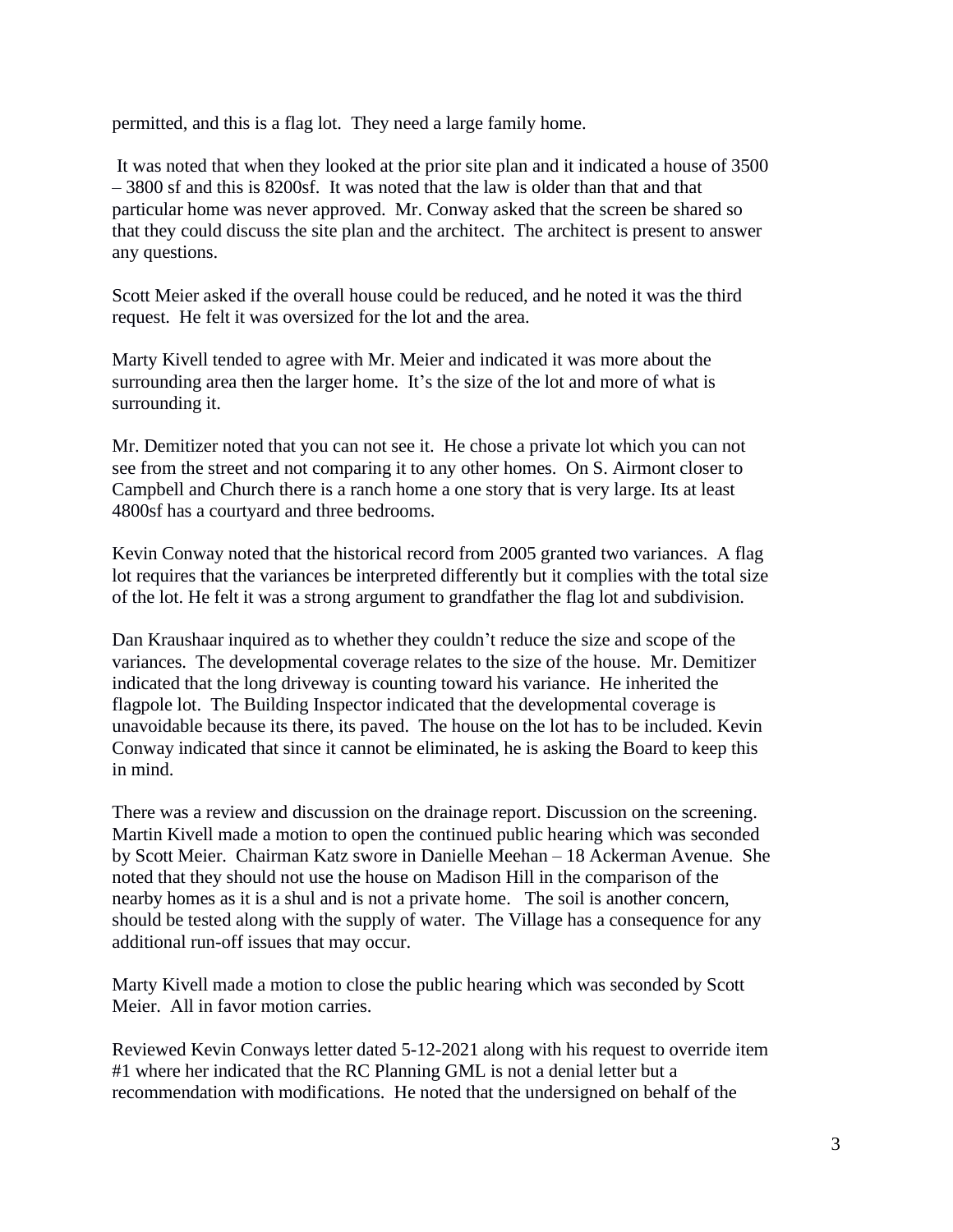applicant objects and would recommend that the board override such a description of the application as wither setting a undesirable land use precedent or would result in increased residential density. The Department of Planning ignores the previous historical record if this site including that I was previously granted approval in 2005 for subdivision, for lot width and street frontage as a flag lot. This application is in keeping with the prior approvals and the lot site can properly support the construction of this proposed single-family residence which is permitted as of right in the R-40 zone.

Marty Kivell made a motion to override item #1 of the RC Planning GML dated 12/4/2020 based on Mr. Conway's explanation of the override and explaining why it cannot be done and they did what they could to ameliorate their concerns. They can't come up with an alternate solution equal or better on what to recommend. Motion was seconded by Scott Meier. Roll Call vote all in favor of the override and motion carries.

Marty Kivell made a motion deeming this a Type II for SEQRA not requiring any further review. Scott Mayer seconded. Roll call vote all in favor motion carries.

Martin Kivell made a motion to approve the variances for the application for a single-family residence at 24 S. Airmont. The applicant is to file a Road Maintenance Agreement which is to be filed with the RC Clerk and supply same and proof of recording to the P & Z Secretary. He also noted that all the other items previously discussed at the prior ZBA meetings, compliance with the RC GML and other agency comments which was seconded by Robin Luchins:

Lot Width - Required 160 ft; Provided 125 ft. for a 35 ft. variance Street Frontage- Required 100 ft.; Provided 25.07 ft. for a 74.93 variance Developmental Coverage - Required 20%; Provided 50% for a 30% variance Lot Area – Required 40,000; Provided 29,539 for a 10,461 variance

Roll Call Vote:

Luchins – Yes in favor as it was presented fairly with valid points under the circumstances, and I don't think that there is strong evidence to the contrary.

Meier – I have been with this from beginning and have heard the public comments, seen the letters from the public and the Building Inspector, and feel that the applicants Attorney & Engineer did a great job. At this time, I feel that you have been listening but not hearing us and think that this house is way too big and would have preferred that you came back with a smaller house so at this time I vote no and decline the variances and do not agree with the application.

Kivell – Yes in favor but have appreciated a smaller house. In looking at the calculations with a smaller lot and a flag lot and the impervious square footage realizing that flag lots are a rarity I am bending toward an approval as I don't feel it would detract from the character of the neighborhood.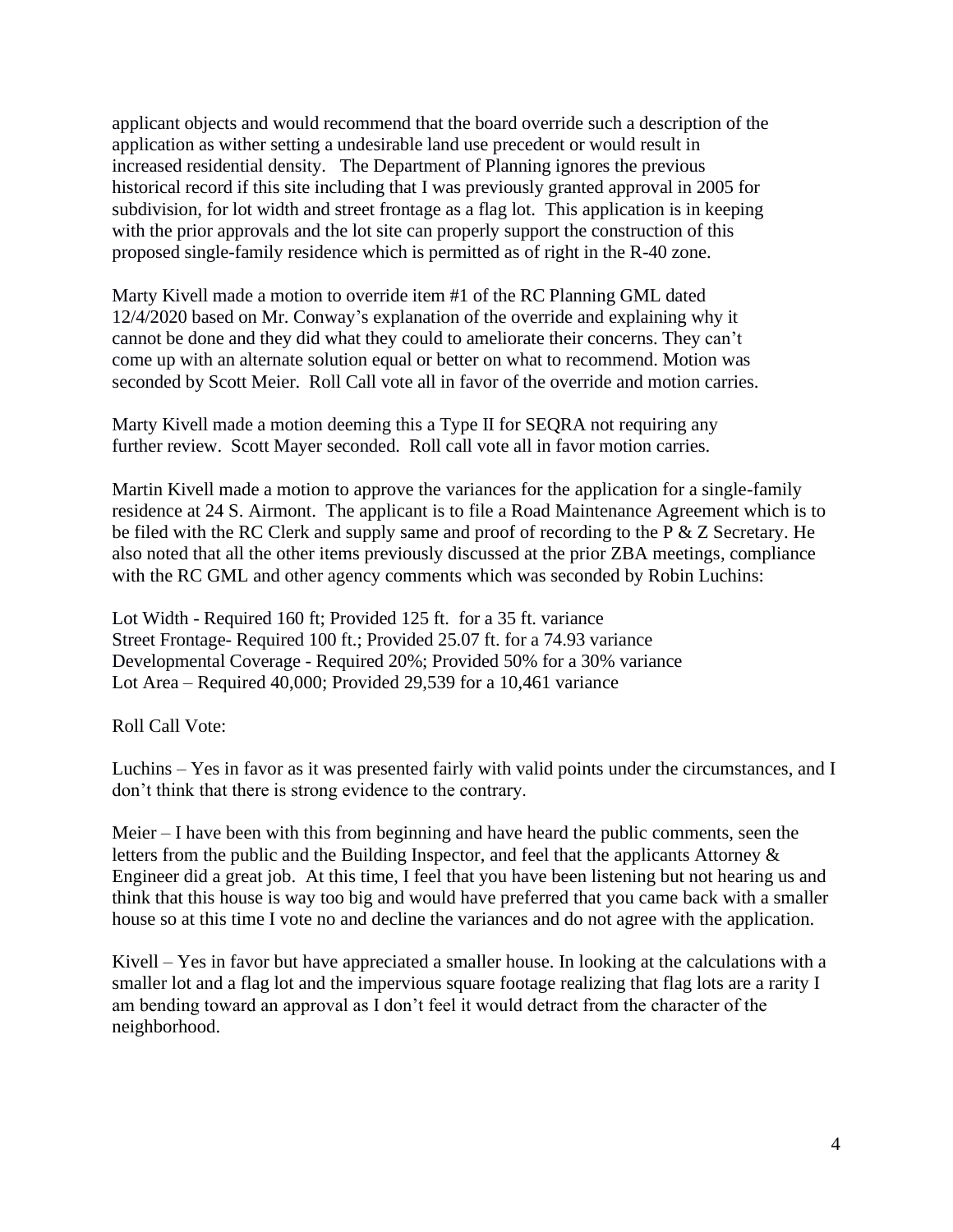Mayer – Yes in favor for the reasons stated by Mr. Kivell, as I would have also liked to see it smaller and felt that the applicant worked hard to comply with the Engineer's requests. The applicant was dealt a difficult deck and is in a catch 22.

Chairman Katz - yes in favor as the applicant is in a catch 22 and by the changing of the laws and with the strange calculations of a flagpole lot the applicant made serious attempts to comply with the requirements I vote yes.

The above variances approved 4 yes to 1 no.

Application of **Mechon L'Horyroa**, a religious corporation for variances from Article IV Section 210-8 of the Village of Airmont's Zoning Code for a variance for maximum developmental coverage where the required bulk dimension is 3% and the proposed bulk dimension is 9% for establishment of a cemetery. The plan provides for the formation of approximately 10,200 +/- grave sites in 20 sections and provides for 48 vehicles and ancillary driving lanes and walking paths to gravesites. The property is located on the north side of Hillside Avenue +/- 1730 ft west of Saddle River Road. The lot is designated as Section 62.14 Block 2 Lot 1 on the Town of Ramapo Tax Map. The property is located in the RR-50 zoning district and is comprised of 19.23 acres. The street address is 44 Hillside Avenue Airmont, N.Y. 10952.

Paul Baum Attorney for the applicant re-presented the project. It is a 19.3-acre parcel proposing 10,200 gravesites in 20 sections with 6 groups involved including parking for 48 vehicles with circulation and a walking path. A large section of the property will be left alone. The are no proposed structures or signs. No extensive paving a very passive use. All services will take place at the synagogue and this property will be used for the gravesite only no other services. Looking to coordinate the process within 3 months. The environmental review needs to be done and a receive a variance for developmental coverage. The PB sent out the NOI and on 5/27 the PB granted SEQRA as an unlisted action. The variance they are seeking is for developmental coverage, required 3% and providing 9%.

The applicant's attorney pointed out that the requested variance will not create an undesirable change to the character of the neighborhood. A 9% developmental coverage is significantly less than the developmental coverage requirements applicable to other uses in the RR-50 Zoning District that are permitted by right or by special permit. The variance will not have any impact as any surface water runoff will be appropriately controlled with a stormwater management plan. The granting of the variance will not adversely impact or change the character of the neighborhood or create any detriment to the neighboring properties. The plan provided for minimal disturbance for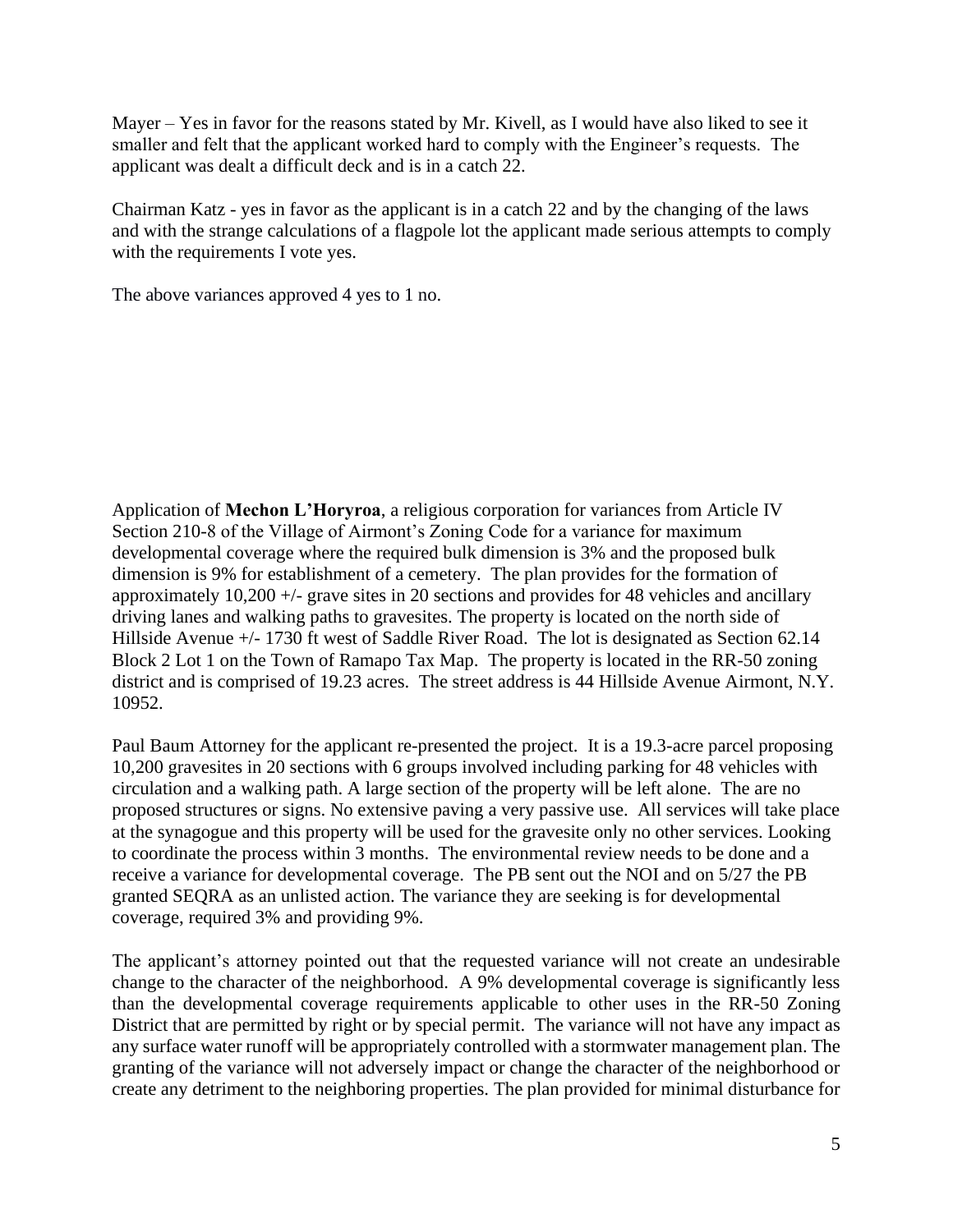the use. The developmental coverage is limited to the required parking spaces and ingress and egress driveways and the internal road circulation for vehicles and pedestrian walkways which are the minimum required elements needed in order to utilize the site for a cemetery. There is no other method to reduce the development coverage to avoid the need for the variance. The variance is not substantial as the coverage would have far less impact then uses permitted by right. The variance will not have an adverse effect or impact on the physical or environmental conditions in the neighborhood or district. A stormwater control plan has been developed to provide for any increase in surface water runoff over the 3% permitted. Although the variance is self-created, the applicant can avoid the need for the variance by not establishing a cemetery use although the use is consistent with the zoning district and special permit requirements and will not detract from the community. The project shows that the use would contribute to overall preservation and protection of the character of the neighborhood without any impacts to the health, safety and welfare of the community and is a less intense than the many uses permitted by right. The benefit to the applicant from granting the variance significantly outweighs any detriment to the health, safety and welfare of the neighborhood.

Chairman Katz opened the continued public hearing which was seconded by Scott Meier. Many people spoke and the main concern was run-off and drainage. Paul Baum explained that there will be a stormwater management agreement and a swale put in which is part of the PB approval. They received all the agency responses within the 30day time frame. There are two GML overrides required. The ZBA reviewed the GML. Marty Kivell made a motion to close the public hearing which was seconded by Scott Mayer. All in favor motion carried.

Martin Kivell made a motion to override GML item #3 which was seconded by Scott Meier and was carried by a unanimous vote of 5 to 0. The GML stated- Since a portion of the site is located within federal wetlands, a review shall be completed by the United States Army Corps of Engineers and any required permits obtained.

The project does not disturb the wetlands or the 100 ft. buffer areas. It is located more than 200 feet from the identified regulated wetlands. No permit is required from the Army Corps of Engineers for this project. The project has been sent to the Army Corps for review, but they have not commented. In the event that the Planning Board should disagree with the variance and the GML ZBA override that they have the opportunity to express the option to the contrary. Martin Kivell made a motion to override GML item #4 which was seconded by Scott Meier and was carried by a unanimous vote of 5 to 0. GML #4 stated -To help reduce the extent of the development coverage variance required for the site, pervious pavers and/or other porous materials must be used whenever possible.

The Village's code does not permit the use of pervious pavers or other porous materials to reduce the maximum coverage and would not include it towards the impervious coverage calculation.

Martin Kivell made a motion to approve the variance of 9% for developmental coverage was and was seconded by Scott Meier.

Roll Call Vote: